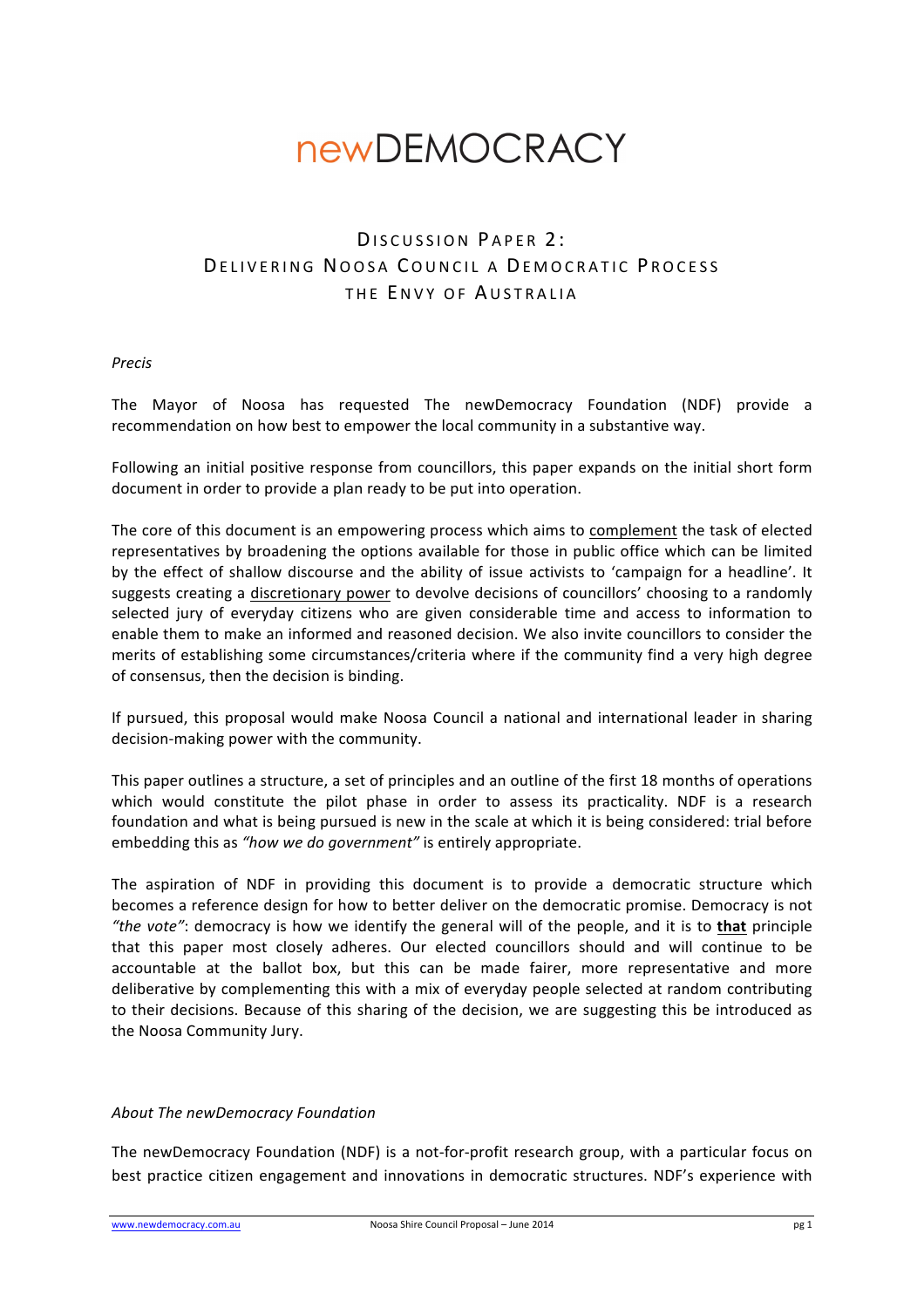many consultation processes is that they consist of feedback forum events largely attended by interest groups and hyper-interested individuals and singularly fail to engage everyday people, leading to an understandable degree of fatigue and cynicism from elected representatives.

Such processes do not result in citizens feeling they have had a say. In contrast, one of NDF's central messages is that the provision of a jury-style process can enable a more representative section of the community space to deliberate and find a consensus response. By combining the three elements of random selection, the provision of time and access to all information, and independently facilitated forums for dialogue, a much more robust and publicly trusted outcome can be obtained which can assist governments in achieving public acceptance of hard tradeoffs.

The newDemocracy Foundation (nDF) provides design frameworks for public deliberation and overall innovation in democratic models to any elected government with the power to implement a trial. Our research and advocacy is focused on identifying less adversarial and more inclusive public decision making processes. Our services are provided on a cost recovery basis only - consistent with our structure as a not-for-profit research foundation, with services provided pro bono on occasion. We are not a thinktank and hold no policy views. We are dedicated to the enhancement of democracy in the 21st century. Our Research Committee is led by Geoff Gallop and Nick Greiner who enable us to build on the experience of those who understand the challenges of politics while ensuring NDF does not have any partisan alignment.

We also commission independent third party research which occurs in parallel to the process in order to ensure robustness and to capture the potential for improvements to existing democratic processes. 

# *Rationale Underpinning this Discussion Paper*

We trust juries of citizens to decide guilt or innocence which can lead to lengthy prison terms, yet segments of the community tend to distrust elected officials deciding how to spend a few thousand dollars for play equipment in a public park. This is not to suggest elected officials are making bad decisions: it is purely a comment on the level of public trust in a lobby-driven environment.

To illustrate, if Council were to announce a given decision about development (either permitting or refusing), many citizens will infer a political, ideological or re-election motivation to the decision. At worst, they will hold to a view that special connections or influence played a part. The same decision - whatever it may be - that was also reviewed by a random selection of local citizens who reached consensus around a recommendation is likely to earn far greater trust.

We will demonstrate to Council and your community that it is possible to create a complementary jury of citizens to whom Council decides to pass *some* decisions that will lead to greater public trust and understanding of the complex tradeoffs involved.

*Principles for Operating a Jury Process*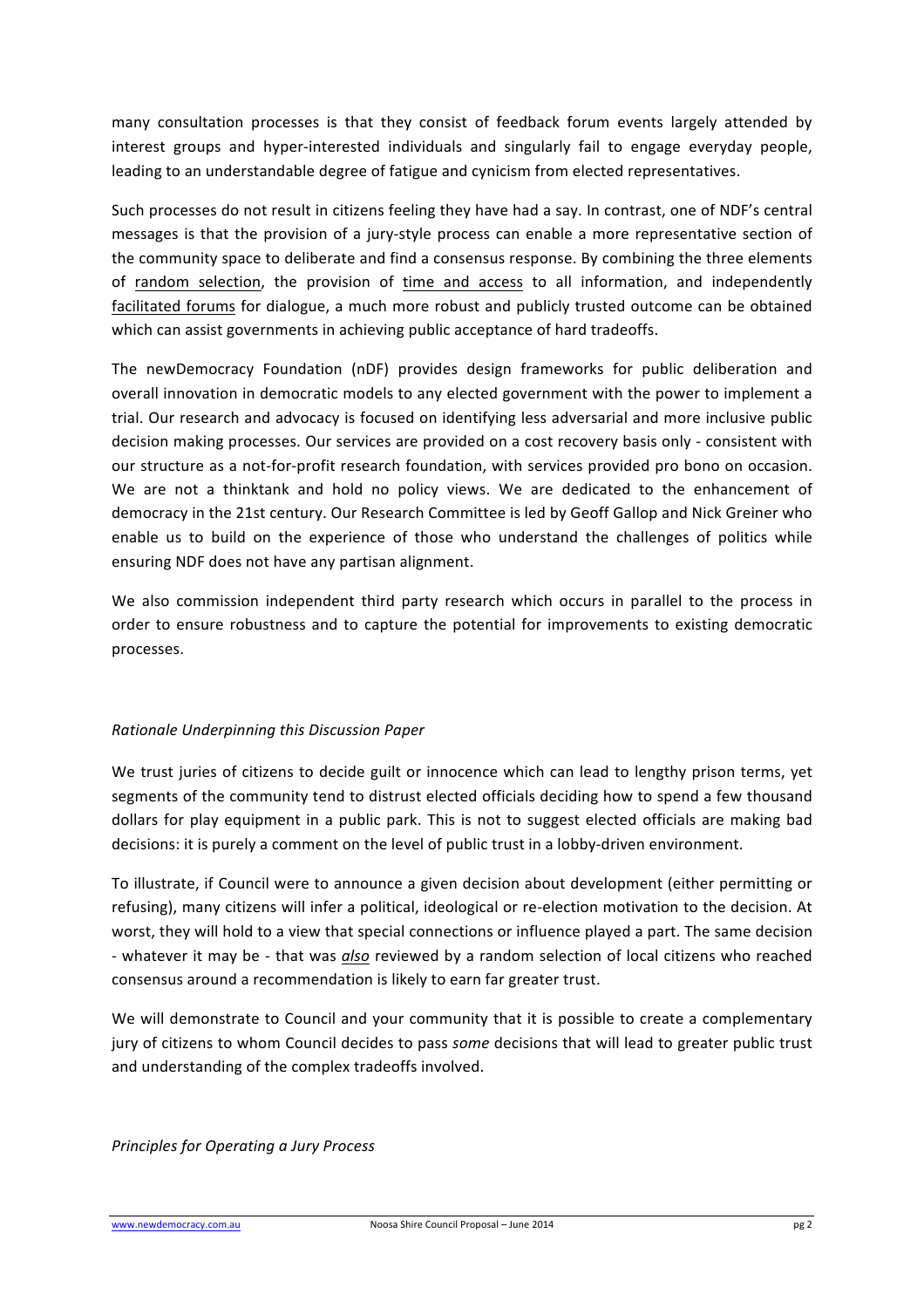The following seven principles are key to our work and are central to what is found in the operations schedule later in this document. Given the length of time for the process and the likely need for flexibility in some of the small details, we list the principles here in order to provide consistency with what will be delivered operationally.

- a. Participants should be randomly selected rather than self selected, to avoid the otherwise very high likelihood of a process being skewed by special interest groups.
- b. All parties (community groups, business groups, individual citizens etc.) have a right to submit their view and request to appear before this randomly-selected panel.
- c. The jury style selection should be conducted by an agency at arm's length to government, whether this is a Foundation, a University or the Electoral Commission.
- d. The jury should receive a reasonable per diem payment for their time.
- e. The jury be given a pre-agreed level of authority for its participation, in order to encourage those without a direct interest to give up a substantial amount of their time.
- f. Participants have the right to determine the length of time they need to complete their recommendations. Deliberation requires time to consume information.
- g. Participants have access to information and expertise within an agreed budget and be allowed to hear from a diverse array of expertise of their choosing.

#### *What Constitutes a Decision?*

In order to shift the public mindset from adversarial, either/or contests and to convey a message of broad-based support for the recommendations made, NDF suggests that wherever a vote is required as part of a panel's final decision, an 80% supermajority should be required.

Councillors are asked to consider making any unanimous decision of the jury binding.

Minority voices will be explicitly included in any report  $-$  noting the dissenting view in detail, not simply that a vote was 22-2 (for example).

#### *What Are We Here For?*

A common, even universal, initial question we receive at NDF is from councillors who ask why they should establish an empowered process given they have been elected to make decisions.

In the first instance, for any issue where councillors have a clear view of the right decision for the community and is confident of the community's acceptance, then that decision should be taken and there is no role for this style of process. However, there can be circumstances where it makes sense to share the decision with the community.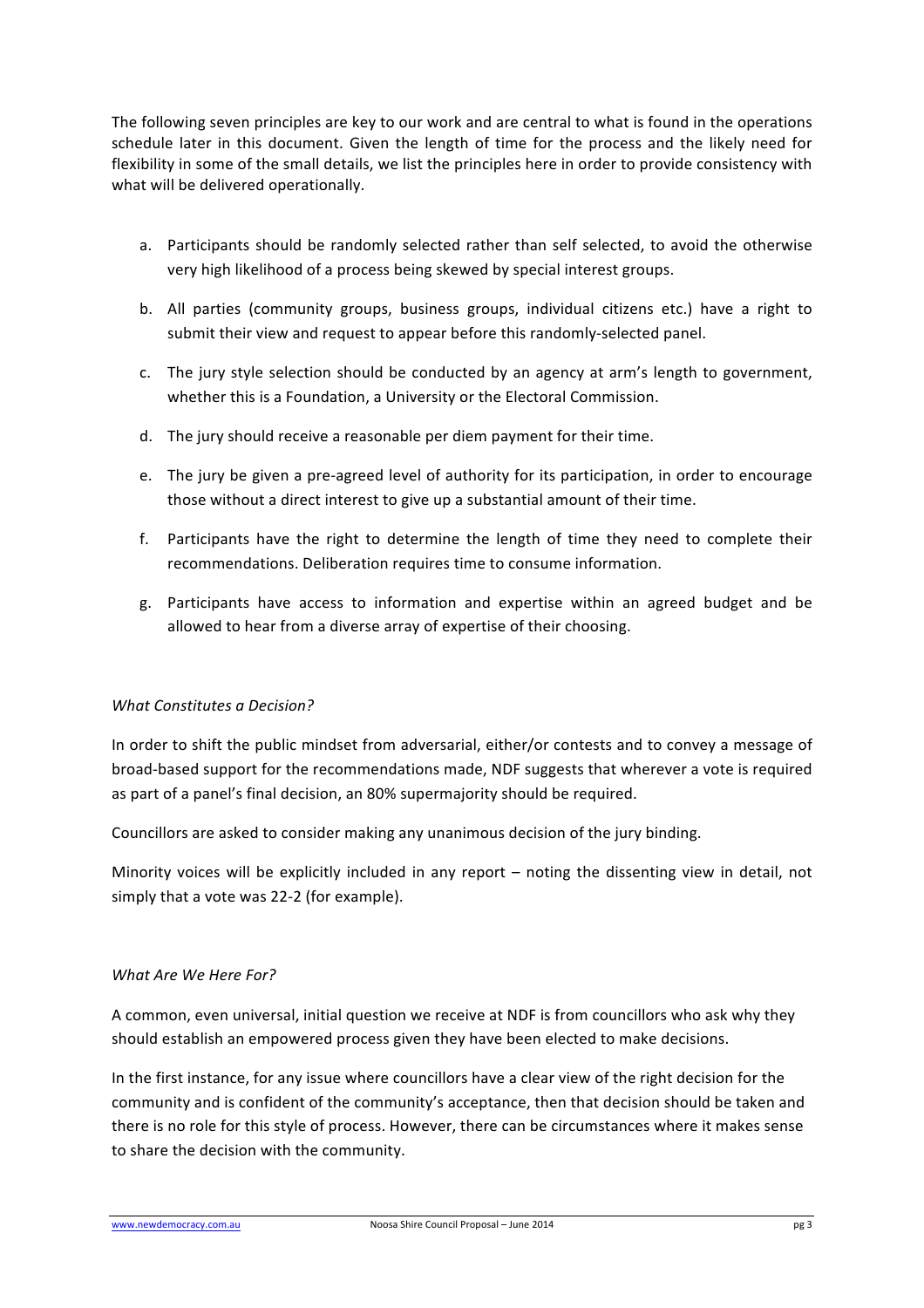Our starting point for discussion is that councillors may wish to explore issues which fail the 'vox pop *test'* – something that most citizens would respond to one way if asked on the street, but where their decision would change if they had access to the same information which councillors consider in depth, or if faced with the decision as a tradeoff where limited funds can be applied. Issues of complexity which are subject to heavy campaigning are ideal for juries.

Following discussion with councillors, we suggest that the initial topics to be referred to the jury process are:

#### **1. Toward Zero Waste – how green should/can we be and how do we pay for it?**

- **2.** A Local Free Electric Bus Service is it worthwhile and are we prepared to pay for it?
- **3.** Business Signage does it need to be regulated? And if so how should we do it?

# **4. Tree regulation – should tree owners need to ask council for permission to cut or remove?**

In the pilot phase, the complementary role of the randomly-selected jury will handle any issue referred to them by councillors. At the conclusion of the pilot phase NDF will consult with Council to set appropriate criteria for future referrals.

#### *What Does a Community Jury Decide?*

It is of central importance that the limit of the group's decision-making authority is pre-agreed by councillors and clearly conveyed. This must be expressed simply, broadly and openly so as not to be interpreted as directing a particular decision.

In state governments, we have had Premiers commit at the outset to tabling jury findings in parliament (sight unseen). In local government our minimum threshold for being involved is that councillors agree to accept the citizens' solution in full or reject it outright (i.e. no cherrypicking). Today we are involved in discussions with councillors who are exploring the merits of fully devolving certain sets of decisions as being both "good politics and good policy".

# *Outline of Key Features for a Proposed Trial*

We advise that the process most suited to Council's situation is to assemble a single standing jury of citizens who can be passed items of Council business selected by Councillors for their exploration and recommendation.

- a. NDF to issue 3000 invitations at random within the community, inviting participation. RSVPs are matched against these addresses to ensure non-transferability.
- b. From positive responses a further random draw is then conducted with a stratification applied to ensure a demographic match to Census profile by age bracket, gender, suburb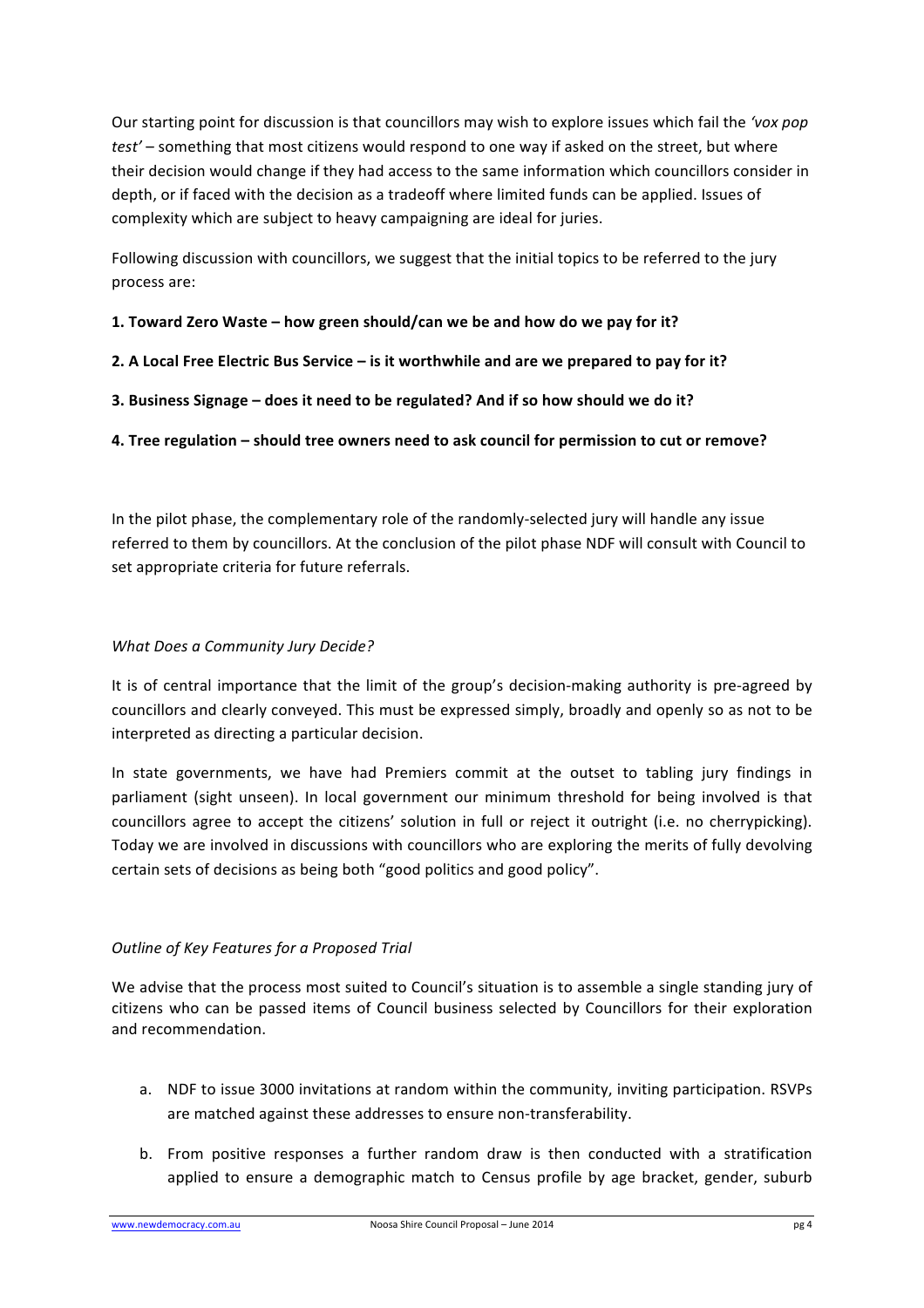and ratepayer status. (Please note we also use surrogate indicators to ensure a spread of income and educational background.)

- c. **24 citizens** will be selected at random by NDF to form the Noosa Community Jury.
- d. Citizens will be asked to make themselves available for a monthly meeting, with a term of service **no** longer than one year.
- e. Council would refer one issue initially for the citizens to explore and to make a clear recommendation.
- f. Council would assist NDF in notifying parties known to have a subject matter interest (community groups, business groups, individual citizens etc) of the opportunity to make a submission which is considered by the jury of citizens, not Councillors.
- g. Citizens will have independent, professional facilitators provided to assist their meetings. (NDF can assist.)
- h. Councillors pre-agree what authority they are prepared to give to the group.

#### *Costing Outline*

Key cost areas are outlined below.

a. Dataset, printing and postage (3,000 invitations to print plus \$0.55 per piece to post) estimated at \$4,000. 

b. Catering during evening meetings of \$8,700 (12 days x 30pax @ \$20ph = \$7,200) and (1day x 30  $\text{pax} \; \text{@} \; \text{$}50 = \text{$}1500$ ).

c. Independent facilitators for a total cost of \$45,000 - \$55,000 (very much subject to local variations – our preference is to use a respected existing provider to Council).

d. Participant per diems of \$19,200 (\$800 x 24 for 12 mths)

e. Provision should be made within the budget for a reasonable level of travel/ accommodation expenses for NDF representatives: estimated at \$4,000 (one year). Actual/hard cost recovery only.

f. It is assumed council venues (including basic AV requirements) can be used at no cost.

g. it is requested that use of a 'HaveYourSay' web platform can be provided by Council.

Process design and selection administration will be provided by the Foundation on the cost recovery basis included in point 'e' above. We are not a consultancy and do not bill for our time.

As a research institute the Foundation requests:

i. funding support of \$20,000 for an independent research project to capture what is learned through the innovation process. As part of our ATO compliance, the topic of research will be set by the Research Committee of The newDemocracy Foundation. If Council are able to identify a local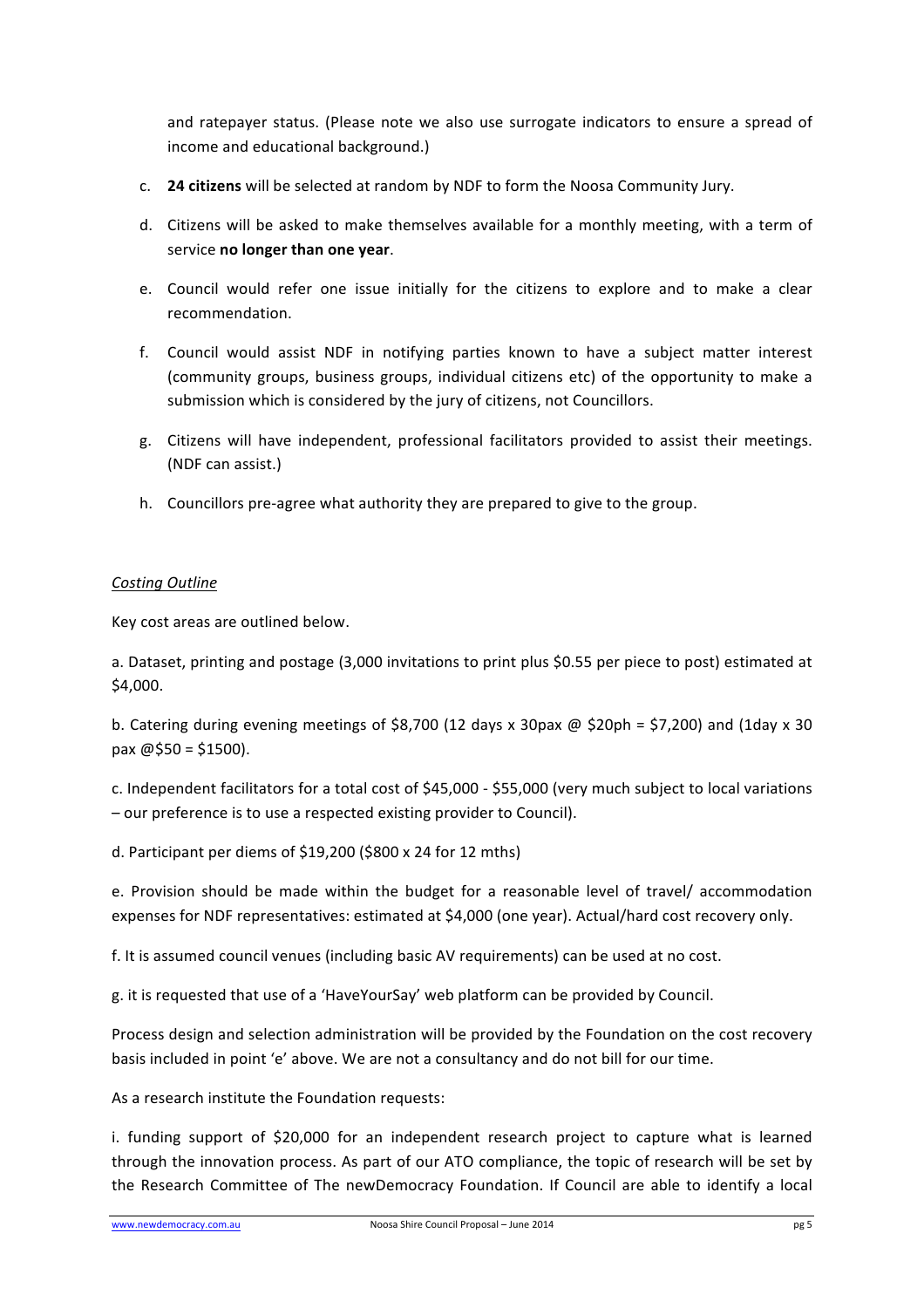university willing to undertake the research component then we are open to Council handling this directly. 

ii. that a single annual contribution of \$25,000 is made to the newDemocracy Fund which contributes to the operation of the Research Committee and to the future of improving democracy in Australia.

We are happy to work with Council in an approach to State Government with regard to joint funding for this innovation in local government.

#### *Next Step*

We have interpreted the brief as being to push the boundaries and provide a structure envied by every other ratepayer and resident around the country and hope our paper is received in that spirit of aspiration toward the possible, even and especially when it goes beyond what has previously been considered possible.

We are ready to implement the program which follows once we receive written confirmation from NSC to proceed.

We seek the explicit permission of NSC to discuss the process with the State Government and ECQ.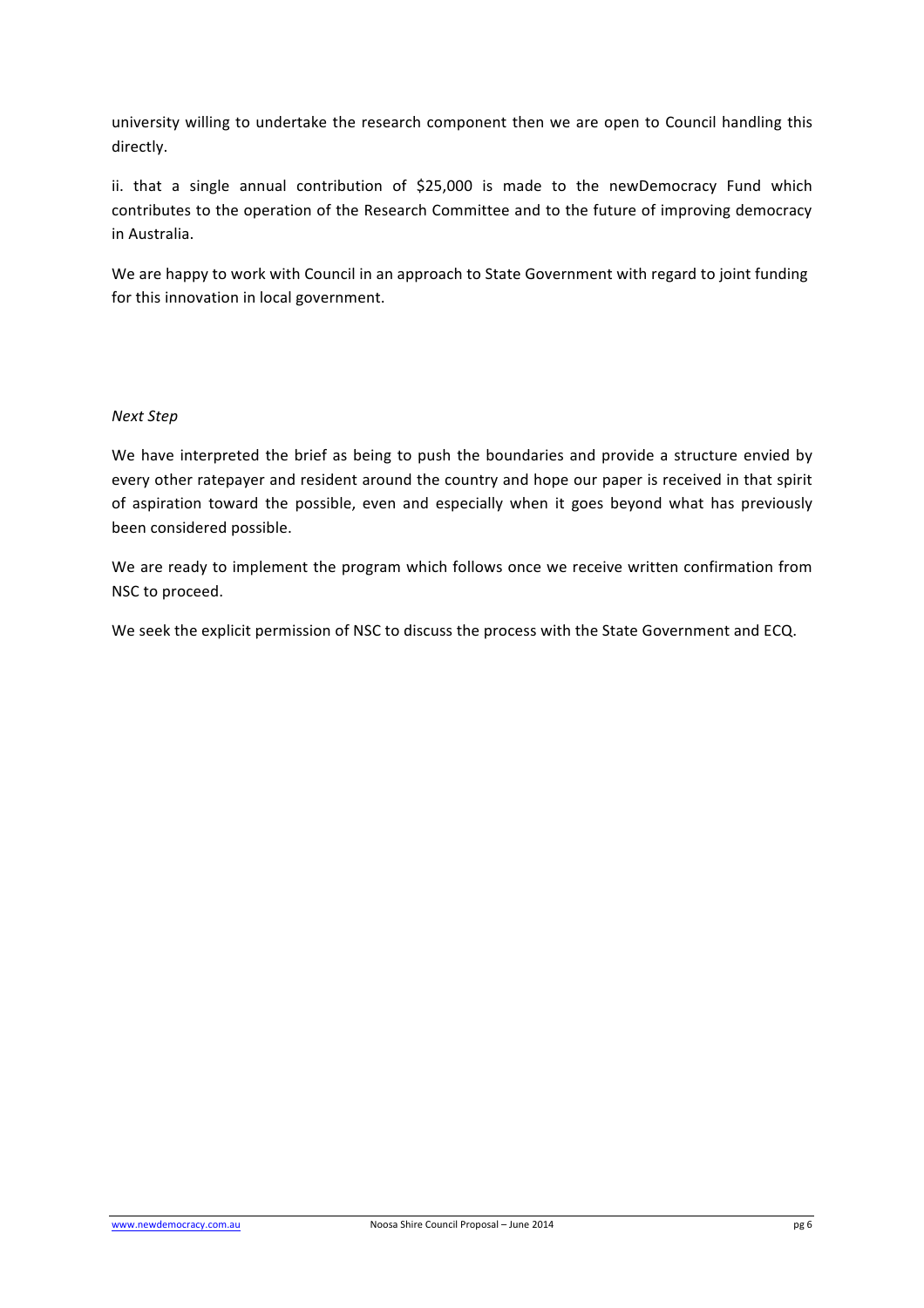#### **Part 2 - Operations**

#### *A. Methodology*

It is proposed that a **Noosa Community Jury** (NCJ) of 24 participants will be convened as a standing group with a *maximum* term of twelve months.

After an initial all day induction meeting, monthly in-person meetings will be held for three hours on a Thursday evening.

New participants will be added on a block basis, so if the group is referred an issue with insufficient time it may choose to end its term at that point with the next jury then being drawn. The key here is to prevent 'institutionalising' a feeling of formal authority through the explicit limitation of a short term: they are solely being sought for their judgment as citizens.

The newDemocracy Foundation will seek the permission of the Electoral Commission Queensland (ECQ) to use the electoral roll to contact community members. Should ECQ not be supportive Council's GIS system (database of all physical addresses) will be used.

The participant count is slightly fluid to allow for the statistical profile match to the Census to be maintained even if there is a shortfall in a single category. There is negligible statistical impact (in confidence level and confidence interval) on representation within that range. It is notable that recent research from Princeton on the 'wisdom of crowds' highlights the greater capacity of small groups rather than large in complex situations (read more: http://rspb.royalsocietypublishing.org/content/281/1784/20133305). It should be noted that NDF's process involves considerable small group activity (tables of 4-6 people) who then reconvene and share views as a larger group.

Random selection is a key tool used to identify participants as a means of securing a descriptively representative sample of the community. NDF will use land titles database address records (not simply name/ biller records) to ensure tenants are reached. Stratification will be used to ensure a mix (matched to Census data) by age, gender, ratepayer status and general location (CBD or hinterland). This is not claimed as being purely statistically representative, but it delivers a much more representative sample than any other community process. Diversity is essential and the NDF process has been demonstrated to deliver that diversity.

ABS data (Report 3235.0, 30 August 2013, Table 6) is used to determine age bracket breakdown.

Invitations to participate in the NCJ will be extended to a randomly selected sample of **3,000** general addresses taken from Council's GIS system (capturing both residential owners and tenants, as well as business addresses, which through normal sampling will emerge in approximately the same proportion as they exist in the community).

Recipients of the invitation will be invited to register electronically with nDF to indicate that they are available for the final selection over the coming 12 months. Based on those available, a further stratified random draw is then conducted which seeks to randomly match to the stratification detail set out above.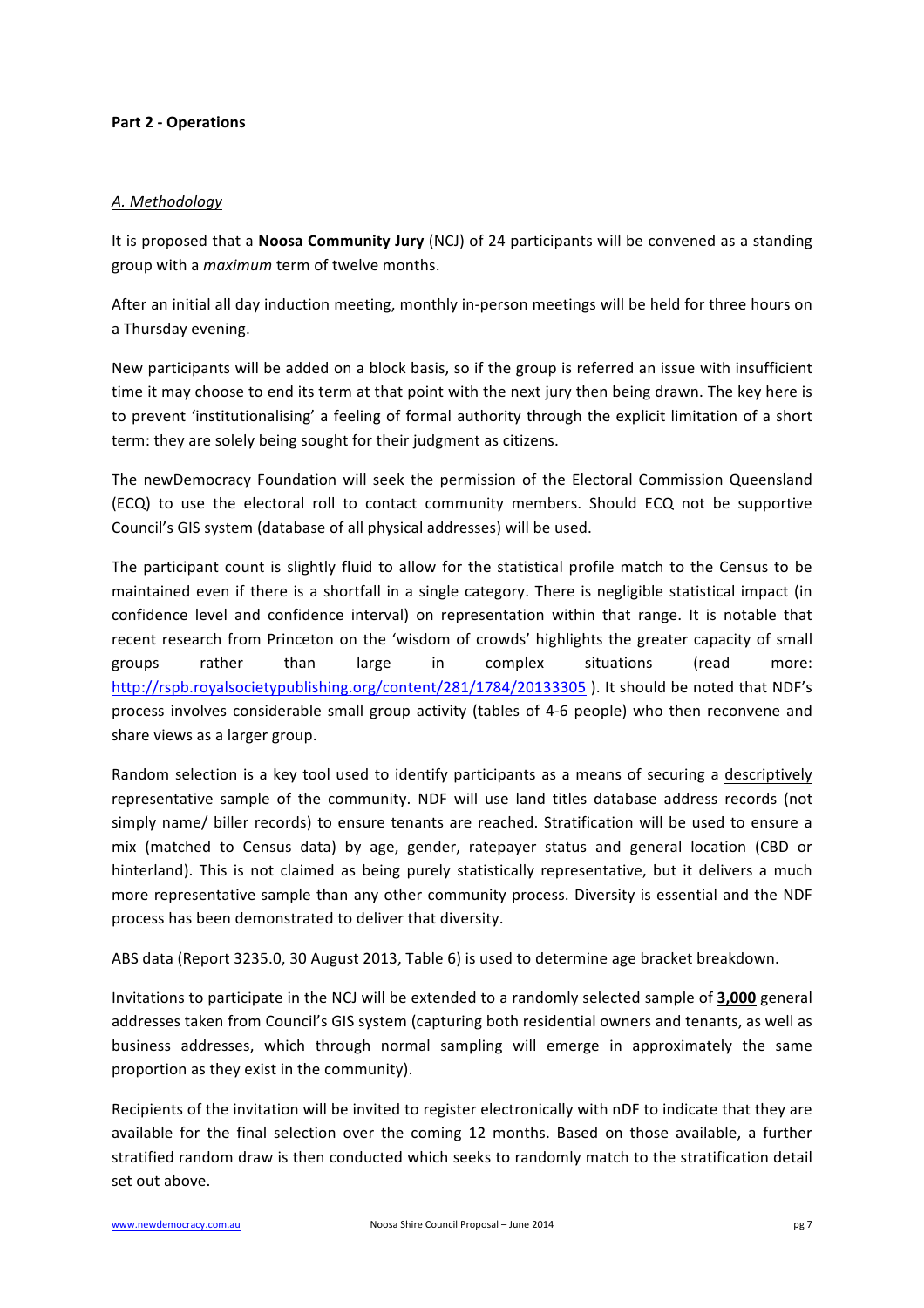NDF will explore with the Queensland Government the capacity to use existing government databases to greatly reduce the cost of this exercise, but no firm assurances can be provided at this time. As one example, the Sheriff's Office have the capacity to randomly select juries and if so directed could rapidly issue named notices on a randomised basis.

Just as in juries payment of per diems is strongly advised so as to avoid excluding participants who may find this a hardship.

Invitations should come from the Mayor on behalf of the entire Council, while using the newDemocracy name to note the independence of a selection process which is outside the control of Council. 

From the positive responses, a sample is drawn electronically based on the pre-agreed stratification goals referred to above. The aim is to achieve a group descriptively representative of the community even if one subset of the community responds disproportionately to the initial invitation. The key measure of success is partly subjective: do Councillors (and the media) see a group that sounds like and looks like those they see walking through the streets of Noosa?

The sample drawn is contacted by email seeking a confirmation in writing from the participant, and NDF also contacts each participant several times by phone prior to the first meeting to build a personal commitment to participating: once underway we cannot backfill for non-attendees so those selected need to feel sufficiently engaged to attend on the first day regardless of other circumstances.

The sample (which incorporates a number of reserves) will be provided a comprehensive schedule, code of conduct and explanatory kit of pre-reading (generally an online private forum with a library of documents and submissions), with a request of the recipient to provide a final acceptance allowing NDF to finalise the panel.

# *B. Preparation and Information Process*

The Community Jury is provided with information from two sources: Council and community. It is effectively complemented by a range of traditional engagement techniques (surveys, websites, forums, interviews, existing Advisory Committees etc.) to build on the passion and knowledge found in the actively engaged community. This encourages self-selected groups to discuss and share with a view to making a submission to be considered by the jury of their peers. An online platform thus serves a dual role as a gathering place for finished ideas, and as a forum space for disparate groups to work within.

Information and judgement are required in equal parts to reach decisions. NDF advocates these processes because the judgement of random samples (or mini-publics) has been shown to achieve very high levels of public trust because they are non-partisan. It is thus imperative that the method of provision of information to the jury does not erode that trust.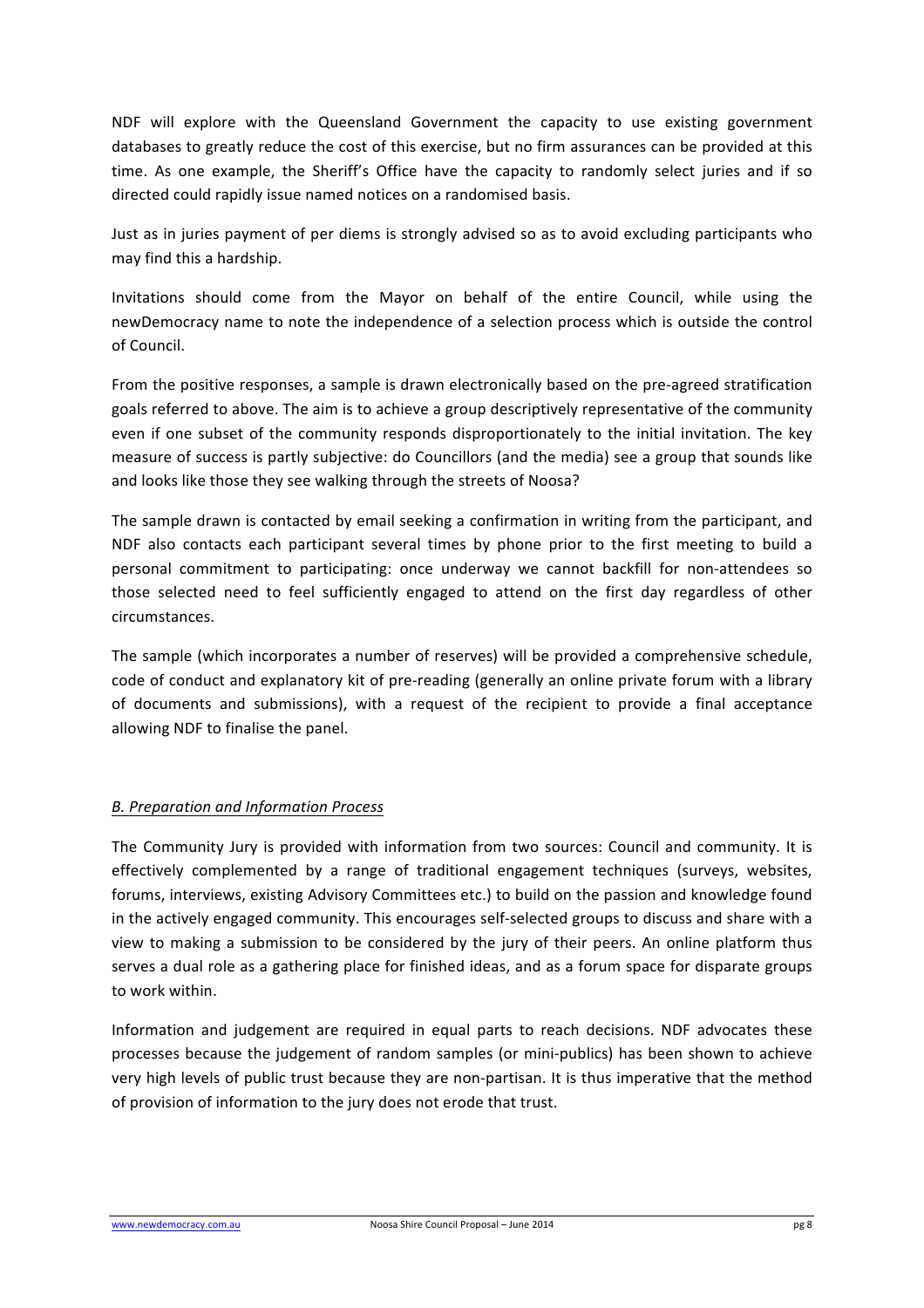Council must commit to "open the books" and respond to all information requests of the jury. For each of the initially identified topics Council should provide their internal calculations as a starting point and make staff available to answer the Jury's queries.

Information selection can be a very time-consuming process. A portion of this work comes from the self-interested willingness of advocacy groups and interested third parties to engage via submissions of their own independent work. A public call for submissions is thus factored into the design, and the operation of the jury allows it to ask to hear more from the author of any submission, or to request information from an expert of their own choosing.

# *C. Remit and Authority - What is the Power of a Community Jury?*

The authority of the panel is a combination of that which is formalised by law and that which exists through commitments made by the Mayor and Council. In the pilot phase the authority flows from Council's commitment, but it is in the intent of NDF to encourage a review of the Local Government Act to allow for a more formalised/recognised role for the Noosa Community Jury.

In either case, it is of central importance that the limit of the group's decision-making authority is pre-agreed and clearly conveyed. This must be expressed simply, broadly and openly so as not to be interpreted as directing a particular decision.

It is proposed that the remit of the Noosa Community Jury is to reach agreement on:

# Tell Council whether the proposed service is wanted by residents. If it is, how should it be paid for?

In terms of authority, it is proposed that for each referred issue the Mayor and Councillors will notify the Jury in advance which of the following apply:

> **Mayor and Councillors will respond in writing and in person to all**  recommendations made by the Jury

> The Mayor and Councillors commit to undertake recommendations on an all-or**nothing basis.**

> **Whether a decision reached unanimously by the Community Jury on that issue will** be treated as binding.

> Council may return a given decision to the Community Jury once with a request that they consider additional information.

This needs to pass the test of being the single best offer to participate that a citizen can ever expect to receive and this is central to the very high positive response rates we get for jury invitations of this type.

In order to shift the public mindset from adversarial, two-party, either/or contests and convey a message of broad-based support for the recommendations, nDF recommends an 80% supermajority be required for any recommendation to be deemed agreed by the Community Jury.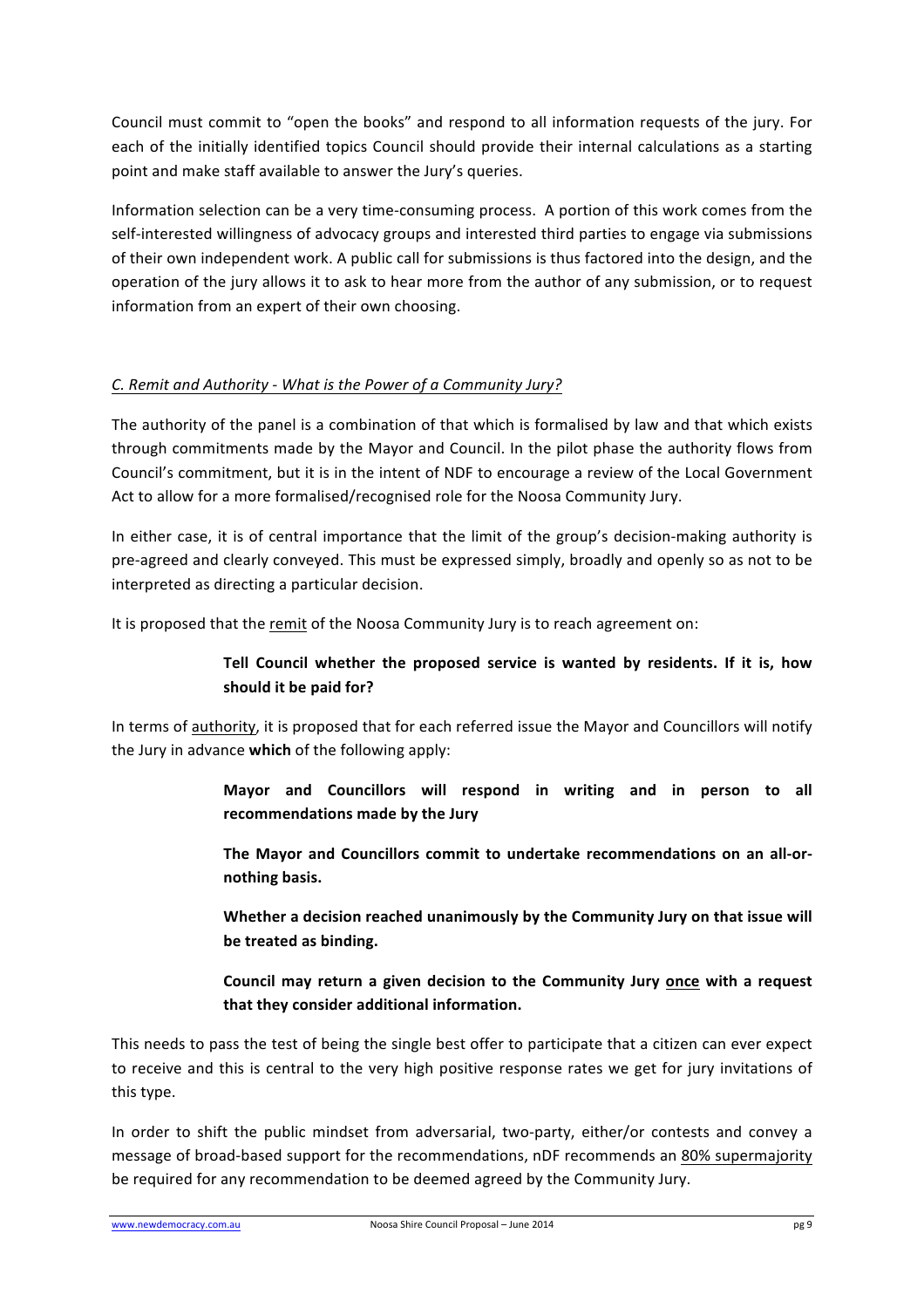#### *D. Operations*

A skilled independent facilitator will be required for the process and should ideally be recognised by the International Association of Public Participation (IAP2).

NDF will operate the jury selection process to ensure there is the highest public confidence in the rigour and independence of the randomisation of invitations (and by extension as to why a given individual was not selected). As we have experienced in other processes, the public will accept our 'rejection' far more easily than if this is required to come from government, as principal. Council support in driving local awareness of the process (through local news) is imperative.

Meetings would ideally take place within government or university facilities available at negligible cost. Council buildings are preferred and convey the right message (regarding authority) to participants.

NDF recommends an integrated print and distribution service capable of very fast turnaround production for invitations while ensuring no data is actually provided to the Foundation.

#### *E. Media Role*

The role of the media in supplying information about the exercise is crucial. We have noted in other processes that the community should have the chance to see and identify with the people involved: an evoked response of "people like me made the decision" will see the recommendation earn widespread trust.

For this to be achieved in a communications environment where the community believes much of what it sees in the news is "staged", it is imperative we introduce the jury members who will be deliberating as early as possible in the deliberative process (ideally just after the first meeting) and well before any direction (of their recommendations) is known. If the community trust the participants, they will trust the recommendations. For this to occur you cannot be seeing the participants for the first time when you read of their recommendations or the benefit is largely lost. Uniquely (when compared with other deliberative processes) the Council's decisive commitment early will deliver this media response.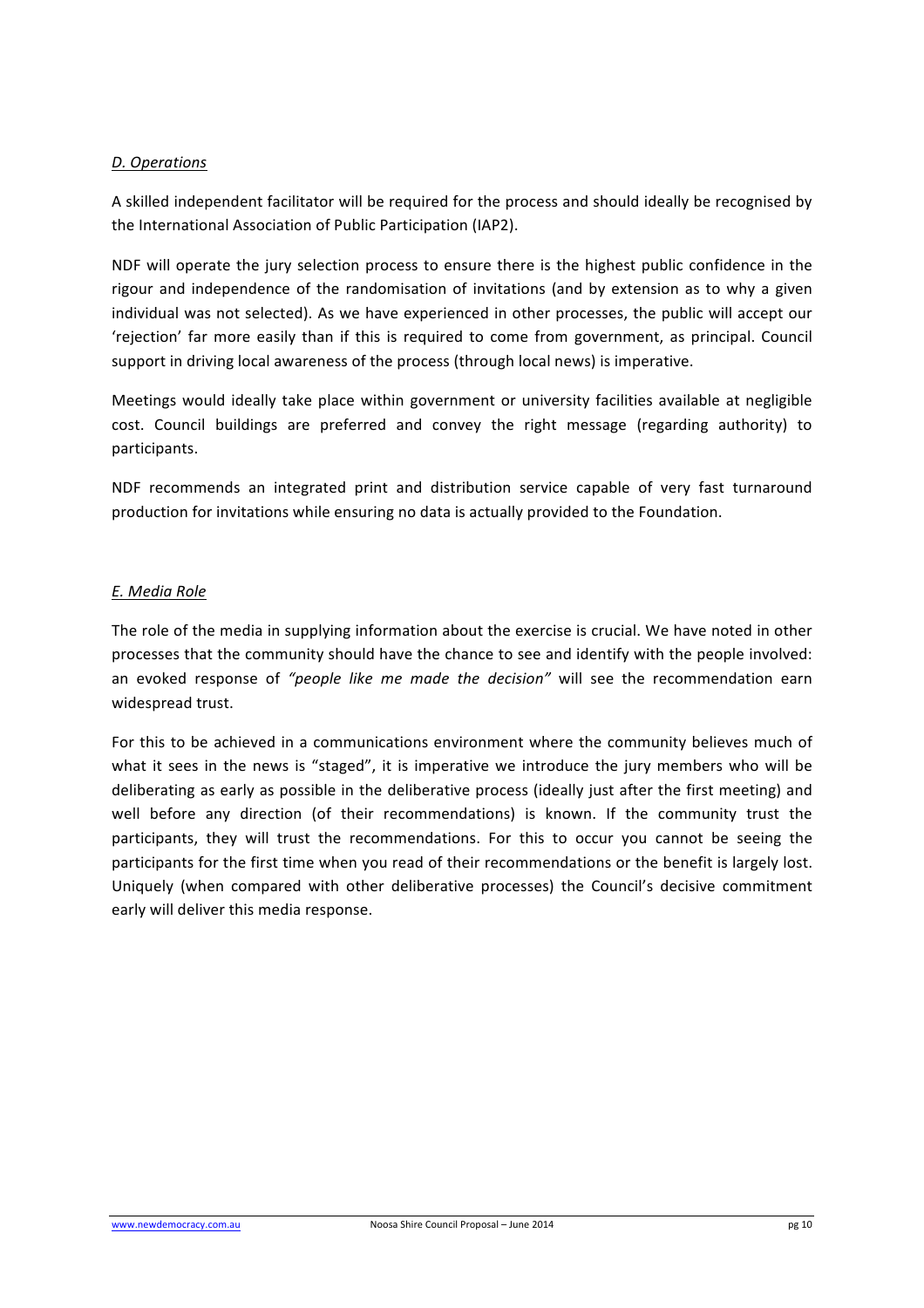# DRAFT TIMELINE FOR 2014-15 COMMUNITY JURY:

# NOOSA SHIRE COUNCIL **E MPOWERING THE COMM UNITY**

#### SHARING DECISIONS WITH AN INFORMED, REPRESENTATIVE MIX OF THE PEOPLE

| Late July 2014    | NSC and nDF preparatory planning session.                                                                                                                                          |
|-------------------|------------------------------------------------------------------------------------------------------------------------------------------------------------------------------------|
| "Kickoff"         | Key topics:                                                                                                                                                                        |
|                   | $\triangleright$ Identify required background materials and expert/ contributor<br>program for inclusion.<br>Identify communication targets for submissions and contributions<br>≻ |
|                   | (interest group involvement). Include media.                                                                                                                                       |
|                   | $\triangleright$ Revise/ amend/ review program dates and goals.                                                                                                                    |
|                   | $\triangleright$ Agree media and communications protocols – how we work<br>together.                                                                                               |
|                   | Final budget approval by each party.<br>➤                                                                                                                                          |
|                   | Finalise date specifics - check for major event clashes.<br>≻                                                                                                                      |
|                   | $\triangleright$ Finalise venues.                                                                                                                                                  |
|                   | > Agree Academic Oversight Representatives & Research Partner.                                                                                                                     |
| November 2014     | Printed invitation sent to a random sample of 3000 citizens                                                                                                                        |
|                   | (Sample source/ extract secured as .xls by week 1 Nov, sent by Fri 14 <sup>th</sup> Nov)                                                                                           |
|                   | Agree RSVP deadline + 3 weeks. (approx. ~Dec 5th)                                                                                                                                  |
|                   | Deadline for recruitment and briefing of independent, skilled lead<br>facilitator.                                                                                                 |
|                   | Commence Call for submissions and stakeholder briefings (Dec 12 <sup>th</sup> ).                                                                                                   |
| December 2014     | First round selection to secure representatives. (Complete by Dec 12 <sup>th</sup> )                                                                                               |
|                   | Seeking approx. 26 citizens. (24 +2 reserves in younger age<br>➤<br>bracket)                                                                                                       |
|                   | $\triangleright$ Explanation of commitment required: attendance at all elements                                                                                                    |
|                   | of process, including potential online discussion presence.                                                                                                                        |
|                   | $\triangleright$ Stratified random sample to deliver descriptive match to                                                                                                          |
|                   | community (NDF to provide technology/ expertise and to call each                                                                                                                   |
|                   | selected participant).                                                                                                                                                             |
|                   | N.B. List of attendees will not be provided to Council.                                                                                                                            |
| End December 2014 | Finalisation of Panels. Provision of background materials (electronically).                                                                                                        |
|                   | Active third party content available as well as Council material.                                                                                                                  |
| Monthly from      | Mayoral media briefing to explain process.                                                                                                                                         |
| inception         |                                                                                                                                                                                    |
|                   |                                                                                                                                                                                    |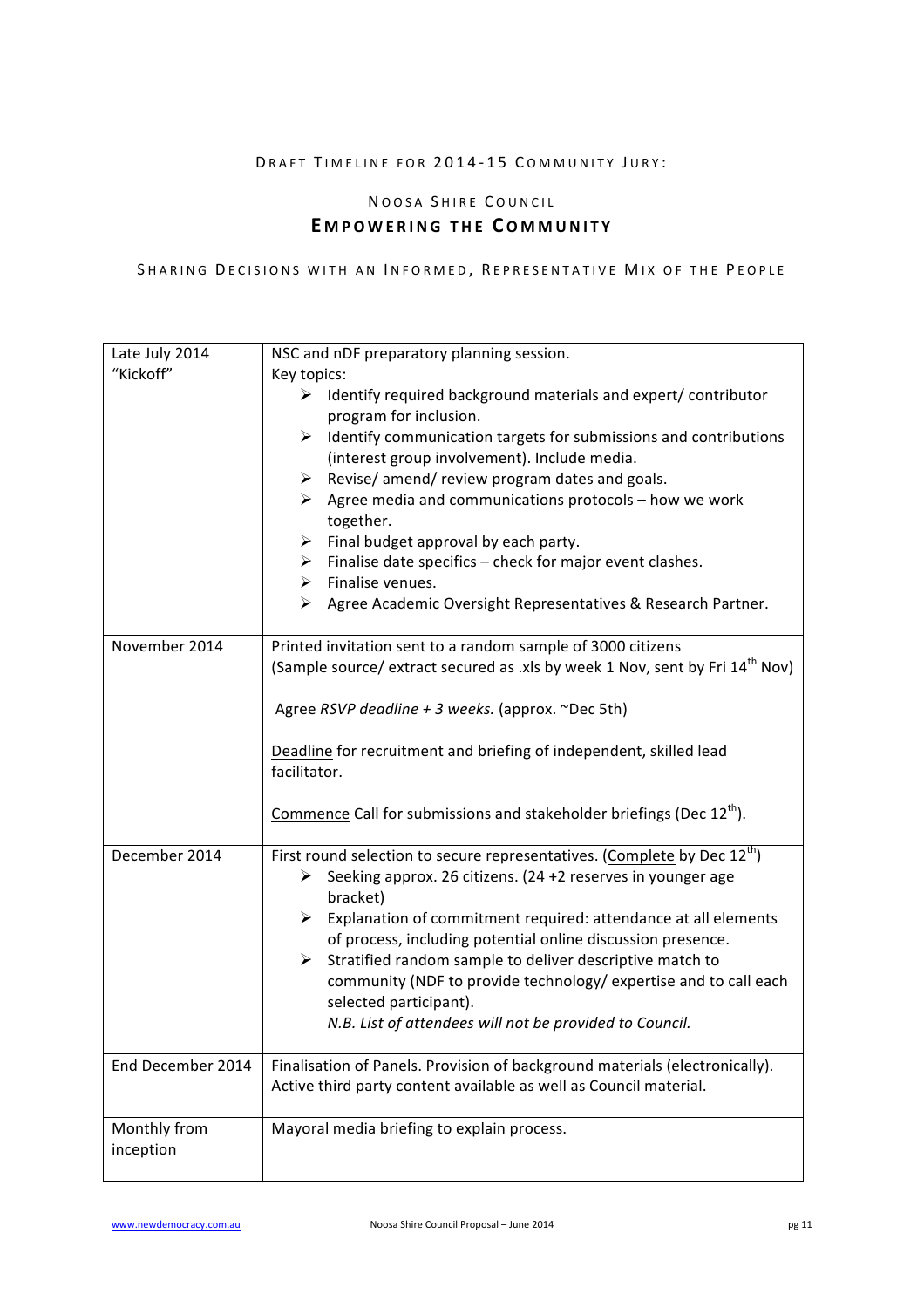| Day 1<br>Saturday Jan 17th<br>$(9:30-4:30pm)$                        | Opening day: The First Deliberation-The Learning Phase<br>Introduction of the topic upon which they will deliberate:<br>➤<br>understanding remit and authority. Explanation of influence and<br>context: what will be done with the results the Jury produces.<br>Introduction of the process, and its precedents; understanding the<br>➤<br>inevitability of bias & importance of constructive, critical<br>thinking/doing.<br>$\triangleright$ Agreement on Jury guidelines for participation.<br>▶ Presentation by Council Staff for relevant subject area. Includes<br>open Q&A. Likely to be Council Financial staff providing initial<br>educational briefing sessions<br>$\blacktriangleright$<br>Group to identify speakers sought for future assemblies.<br>Welcome from Mayor & Councillors strongly recommended if<br>possible. |
|----------------------------------------------------------------------|--------------------------------------------------------------------------------------------------------------------------------------------------------------------------------------------------------------------------------------------------------------------------------------------------------------------------------------------------------------------------------------------------------------------------------------------------------------------------------------------------------------------------------------------------------------------------------------------------------------------------------------------------------------------------------------------------------------------------------------------------------------------------------------------------------------------------------------------|
| Day 2<br>Thursday Feb 12th<br>$(6:00pm-9:00pm)$                      | The Second Deliberation - Understanding<br>Jury will still be exploring content from background materials and 'learning<br>what they don't know' to generate further requests for information and<br>expertise.<br>Subject to scheduling a speed dialogue session with Councillors should be<br>included at this meeting.<br>Ongoing online discourse among the panellists is encouraged during the<br>"away" period.                                                                                                                                                                                                                                                                                                                                                                                                                      |
| Day 3<br>Thursday Mar 12 <sup>th</sup><br>$(6:00pm-9:00pm)$<br>Day 4 | The Third Deliberation - Focus<br>The Jury will be asked to agree a structure for their report/ presentation to<br>the Council. No templates or pre-written content is provided - it is<br>important they start from a blank sheet of paper rather than endorsing a<br>Draft document produced by Government.<br>Two or three further speakers, and potentially a technical session, are<br>likely at this meeting. A 'key stakeholder' panel discussion may be<br>scheduled to maximise knowledge/ perspective sharing opportunity.<br>The Fourth Deliberation - Reflect. Discuss. Deliberate.                                                                                                                                                                                                                                            |
| Thursday Apr 16 <sup>th</sup><br>$(6:00pm-9:00pm)$                   | The goal is to provide a face-to-face forum for the jurors to reconvene to<br>discuss their views in small groups. The facilitator should encourage groups<br>to move toward commencing the prioritisation task and end the day with a<br>"long list" of priorities and possible funding structures. The draft report<br>(list of recommendations) has form but may still have "rough edges".<br>A councillor roundtable session (rotating among the jurors in small table<br>groups) may be utilised to 'sanity test' recommendations prior to report<br>completion.<br>The Fifth Deliberation - Shared Goals                                                                                                                                                                                                                             |
| Day 5                                                                |                                                                                                                                                                                                                                                                                                                                                                                                                                                                                                                                                                                                                                                                                                                                                                                                                                            |